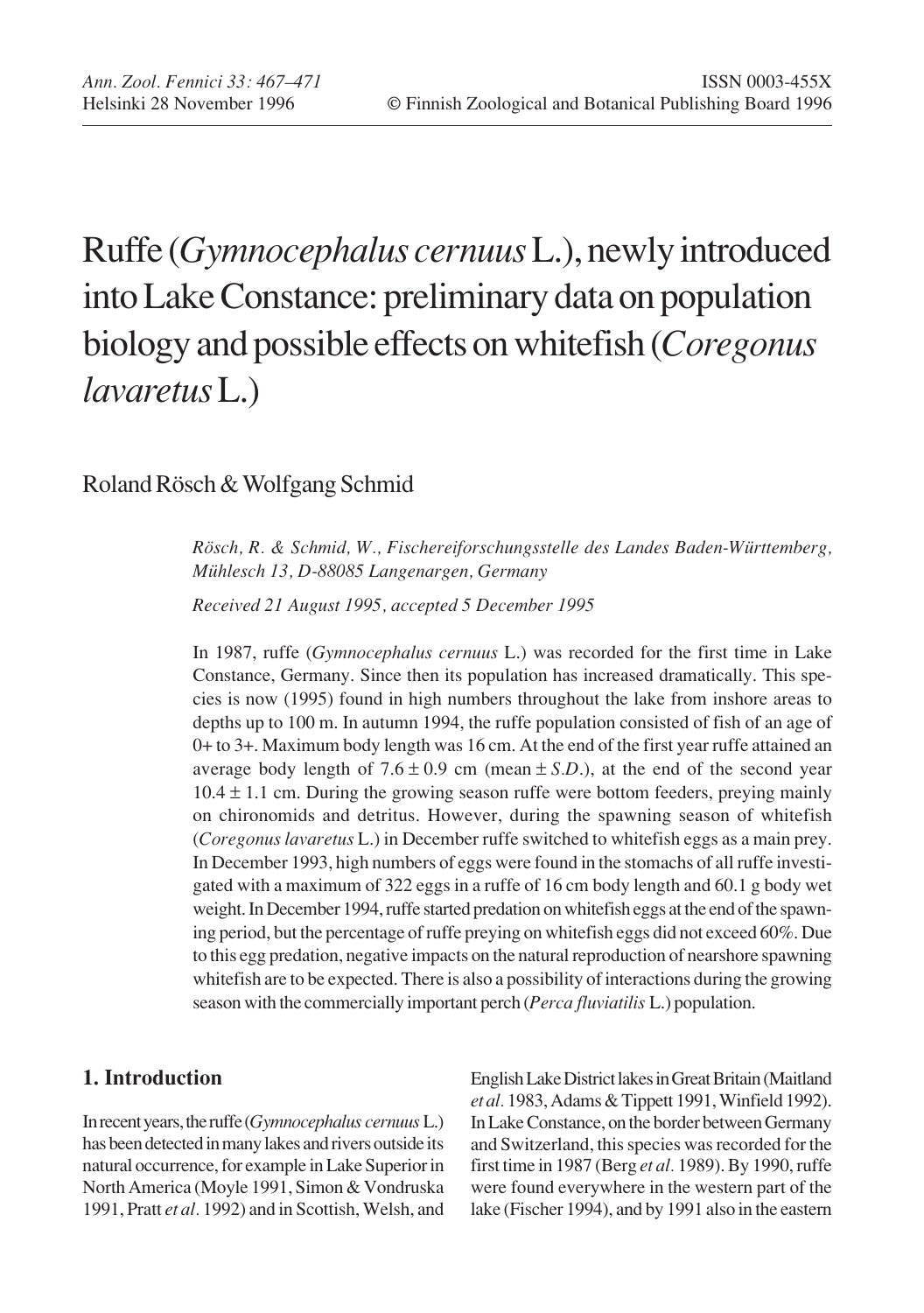

Fig. 1. Average body length (mean  $\pm$  standard deviation,  $n = 230$ ) of ruffe at the end of 1994.

part (Hartmann 1993). The ruffe is now the most abundant fish species in the inshore areas of Lake Constance (Rösch, unpublished data).

These findings and reports of intensive predation on whitefish (*Coregonus lavaretus* L.) eggs by ruffe (Adams & Tippett 1991) were the reason for beginning an intensive study on the biology and population dynamics of ruffe in Lake Constance. Preliminary results of this study are presented.

#### **2. Material and methods**

Lake Constance, situated between Germany and Switzerland, is a lake of  $540 \text{ km}^2$  surface area with a maximum depth of 254 m. It is actually undergoing intensive oligotrophication with a maximum of phosphorus of  $90 \mu g/l$  in the beginning of the 1980s and a value of 24 µg/l in spring 1995 (IGKB 1995). The fish population is intensively exploited with whitefish and perch as the economically most important species. Average annual yield is 800 tonnes.

In 1993 and 1994 bottom gill nets of a mesh size of 22 mm (35 m length, 2 m height, yarn strength 0.15 mm) were set in Lake Constance monthly near Langenargen on the north shore of the lake. Nets were set in the late afternoon at depths of 5 to 35 m and lifted in the next morning.

The whole catch per net was sorted by species, counted, and a sample of 20 ruffe was taken for further analysis. For each fish, total body length was determined to the lower 0.5 cm, before weighing to the nearest 0.1 g. For age determination scales were taken from the left side of the body. The stomach of each fish was preserved separately in 5% formalin solution.



Fig. 2. Number of whitefish eggs found in ruffe stomachs on 30 November1993 plotted against fish body wet weight.

Stomach contents were analysed using a stereo-microscope (8–50× magn.) and sorted into whitefish eggs, detritus, zooplankton, chironomids, and others, before being counted. Stomach contents of perch, burbot and whitefish were examined immediately after catching.

Before and during the whitefish spawning periods of 1993 and 1994, the percentages of unripe, ripe and spent females were determined by daily fisheries using bottom gill nets of 38, 42, and 44 mm mesh size. This fishing is routinely done by the Fischereiforschungsstelle, in order to determine the spawning period of whitefish in the lake.

In November/December 1994 during the spawning period of nearshore spawning whitefish, bottom gill nets of 8, 10, 12, 15, 17, 20, and 25 mm mesh size (2 m high, 10–30 m length, yarn strength 0.15 mm) were set at depths of 15–35 m. The nets were set in the early morning for 1.5–3 h at whitefish spawning places. Lengths of ruffe were again determined to the lower 0.5 cm and body wet weight to the nearest 0.1 g. For age determination, scales were taken from three males, three females and three juveniles per 0.5 cm length class independent of the mesh size used. For stomach content analysis, a random sample of 20 to 30 ruffe from the whole daily catch was taken and preserved in 5% formalin. Analysis of stomach content was performed as described above.

### **3. Results**

#### **3.1. Age and growth**

In November/December 1994 the ruffe population in Lake Constance consisted of fish of an age of 0+ to 3+. Older fish were not found. In their first year, ruffe reached an average body length of 7.6 cm and within 4 years attained a length of 13.8 cm (Fig. 1). Differences between males and females were not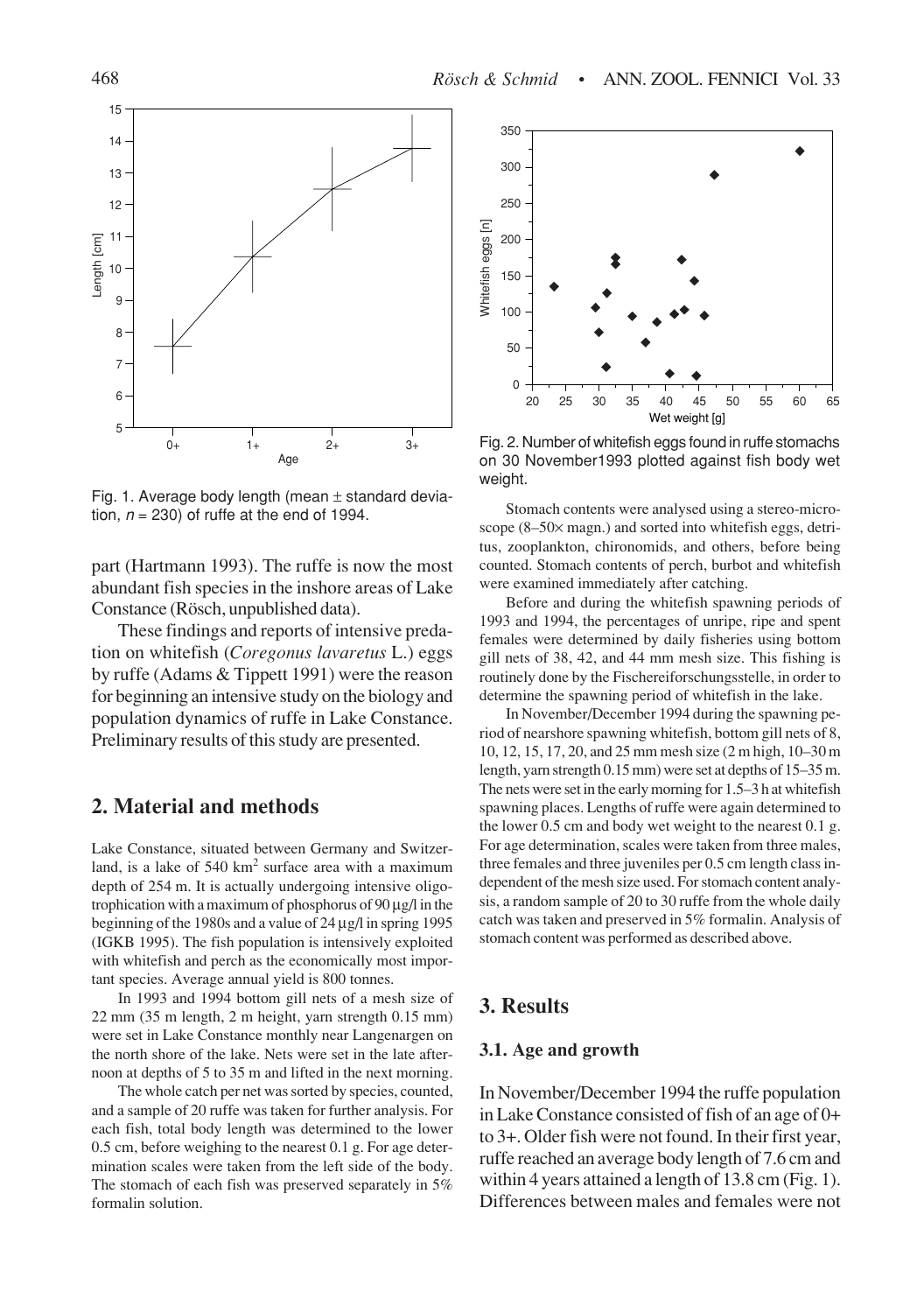

Fig. 3. Percentage of ruffe (bars) preying on whitefish eggs in 1994. The arrows indicate sampling of ruffe. The percentage of ripe, unripe and already spawned whitefish females is also given.

significant. Sexual maturity was reached for both males and females at an age of 1 or 2 years.

The highest numbers of ruffe were caught in nets of 15 and 17 mm mesh size, whereas in mesh sizes 8, 10, and 12 mm relatively few specimens were caught. This does not indicate a low number of 0+ fish, only that the 8 to 12 mm mesh size proved to be inappropriate mesh sizes for 0+ ruffe in December 1994 in Lake Constance. In nets of 20 mm mesh size comparatively few specimens were caught, and in nets of 25 mm almost no ruffe were found.

#### **3.2. Diet**

During the spawning period in Nov. 1993 all ruffe switched to whitefish eggs as a main prey. Some fish had eaten also chironomids and detritus. The number of whitefish eggs ingested increased with the body wet weight of the fish (Fig. 2). The maximum was 322 eggs for a ruffe of a body length of 16 cm and a body wet weight of 60.1 g. Five days after the end of whitefish spawning the number of eggs found in ruffe stomachs was clearly reduced. 4 weeks later no whitefish eggs were found in ruffe stomachs. Stomachs of whitefish and perch (10 of each species were investigated) caught in the same nets as ruffe were empty. Burbot  $(n = 8)$  preyed mainly on small  $(0+)$  cyprinids, but a few whitefish eggs were found in their stomachs.

During the whitefish spawning season of 1994, ruffe started preying on whitefish eggs as soon as spawned whitefish females were found (Fig. 3). On



Fig. 4. Number of whitefish eggs found in stomachs of ruffe on Dec. 13th, 1994.

Dec. 13th, near the end of whitefish spawning, 60% of the ruffe investigated had consumed eggs. This proportion had reduced to 30% after 3 days and to 23% after another 5 days.

For Dec. 13th, the number of whitefish eggs found per stomach is plotted versus fish weight (Fig. 4).

#### **4. Discussion**

In 1987, the ruffe was recorded for the first time in Lake Constance (Berg *et al*. 1989). The way this species was introduced into the lake is unknown, as natural immigration from lower regions of the Rhine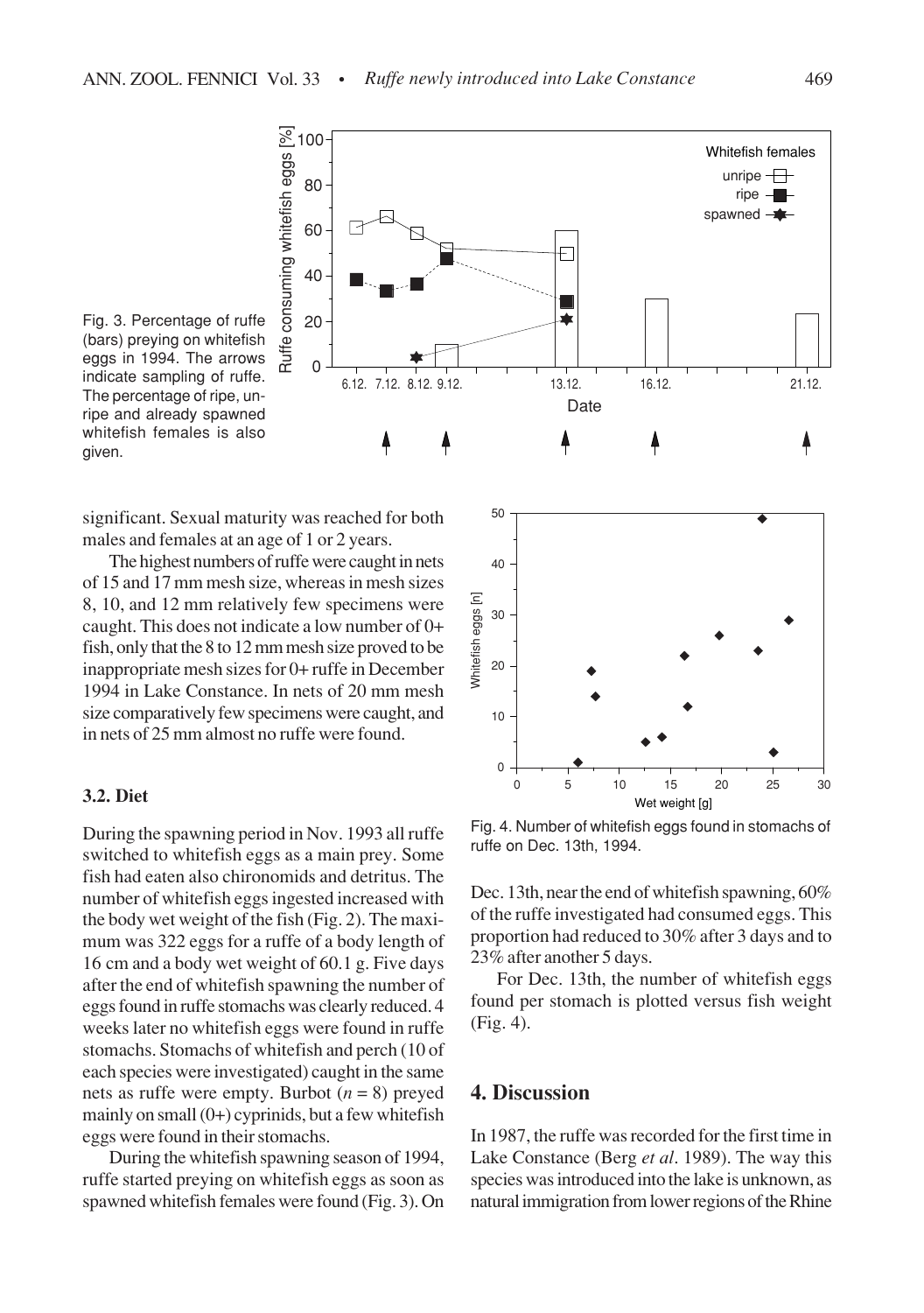river is impossible due to the waterfall in Schaffhausen which in former times prevented even Atlantic salmon (*Salmo salar*) from migrating into the lake (Klunzinger 1892).

Within its natural occurrence, the ruffe is known as a predator of *Coregonus* eggs and larvae (Huusko & Sutela, 1992). However, in many lakes ruffe and whitefish coexist and so it is assumed that ruffe egg predation is taken into account in life history strategies of whitefish. However, this is not applicable to lakes, where the ruffe is newly introduced.

The growth of ruffe in Lake Constance is within the range exhibited by this species in european inland waters and rivers (Willemsen 1977, Hölker & Hammer 1994). However, the maximum length of ruffe caught in Lake Constance was 16 cm, which is relatively low compared to ruffe populations in its area of natural occurrence. Whether this length is an effect of a high population density or of a still young and increasing population is unknown. An indication of the second assumption possibility is that only ruffe younger than 4 years were caught during the present study. In 1991, Fischer (1994) caught mainly fish of an age of 0+ to 1+ with only a few older specimens, which means that in 1991 the ruffe population in Lake Constance was even younger than in 1994.

Whitefish egg predation by ruffe in Lake Constance is high compared to predation by burbot, which in the present investigation was very low. Furthermore, ruffe is the most abundant fish species in the inshore areas of Lake Constance (Rösch, unpublished data), and numbers of whitefish eggs in ruffe stomachs as high as in the present investigation have not been reported elsewhere. However, an estimation of the total whitefish egg predation by the ruffe population is impossible at the present because the population size (number, biomass) and daily ration of ruffe are unknown.

In December 1993, perch and whitefish had empty stomachs, whereas those of ruffe were filled. Bergman (1987) showed that feeding activity of ruffe remains high over a wide temperature range, whereas for perch feeding activity decreases with decreasing temperature. This is also true for whitefish (Rösch 1987).

Huusko and Sutela (1992) reported eyed whitefish ova in a stomach of ruffe. For Lake Constance data on ruffe feeding in early spring are not available so far.

The present results of whitefish egg predation by ruffe indicate that the possibility of an influence on the natural recruitment of nearshore spawning whitefish of Lake Constance cannot be excluded. As the efficiency of whitefish stocking in Lake Constance is unknown (Hartmann 1986, Eckmann *et al.* 1988), predictions on the influence on whitefish year class strength are impossible at present.

Lake Constance is a lake undergoing intensive oligotrophication (IGKB 1995). The diet of the commercially very important perch in eutrophic lakes consists of zooplankton (Hartmann & Nümann 1977), but in oligotrophic lakes its main prey is benthos. Assuming a further oligotrophication of Lake Constance, a return of perch to benthos fauna is possible. In this case, competition between ruffe and perch is also to be expected.

#### **References**

- Adams, C. E. & Tippett, R. 1991: Powan, Coregonus lavaretus (L.), ova predation by newly introduced ruffe, Gymnocephalus cernuus (L.), in Loch Lomond, Scotland. — Aquaculture and Fisheries Managment 22: 239–246.
- Berg, R., Blank, S. & Strubelt, T. 1989: Fische in Baden-Württemberg. — MLR 6/89, Stuttgart. 158 pp.
- Bergman, E. 1987: Temperature-dependent differences in foraging ability of two percids, Perca fluviatilis and Gymnocephalus cernuus. — Environmental Biology of Fishes 19: 45–53.
- Eckmann, R., Gaedke, U. & Wetzlar, H. J. 1988: Effects of climatic and density-dependent factors on year-class strength of Coregonu*s* lavaretus in Lake Constance. — Can. J. Fish. Aquat. Sci. 45: 1088–1093.
- Fischer, P. 1994: Litorale Fischbiozönosen in einem großen See – der Bodensee. — Ph.D.-thesis University Kiel. 107 pp.
- Hartmann, J. 1993: Kaulbarsch im Bodensee. —Österreichs Fischerei 46: 90–91.
- 1986: Besatzerfolge? Fischwirt 36: 33–35.
- Hartmann, J. & Nümann, W. 1977: Percids of Lake Constance, a lake undergoing eutrophication. — J. Fish. Res. Bd. Can. 34: 1972–1977.
- Hölker, F. & Hammer, C. 1994: Growth and food of ruffe Gymnocephalus cernuus (L.) in the Elbe estuary. — Arch. Fish. Mar. Res. 42: 47–62.
- Huusko, A. & Sutela, T. 1992: Fish predation on vendace (Coregonus albula L.) larvae in Lake Lentua, Northern Finland. — Pol. Arch. Hydrobiol. 39: 381–391.
- IGKB 1995: Internationale Gewäserschutzkommission für den Bodensee. — Limnologischer Zustand des Bodensees, 9. Grundlagen.